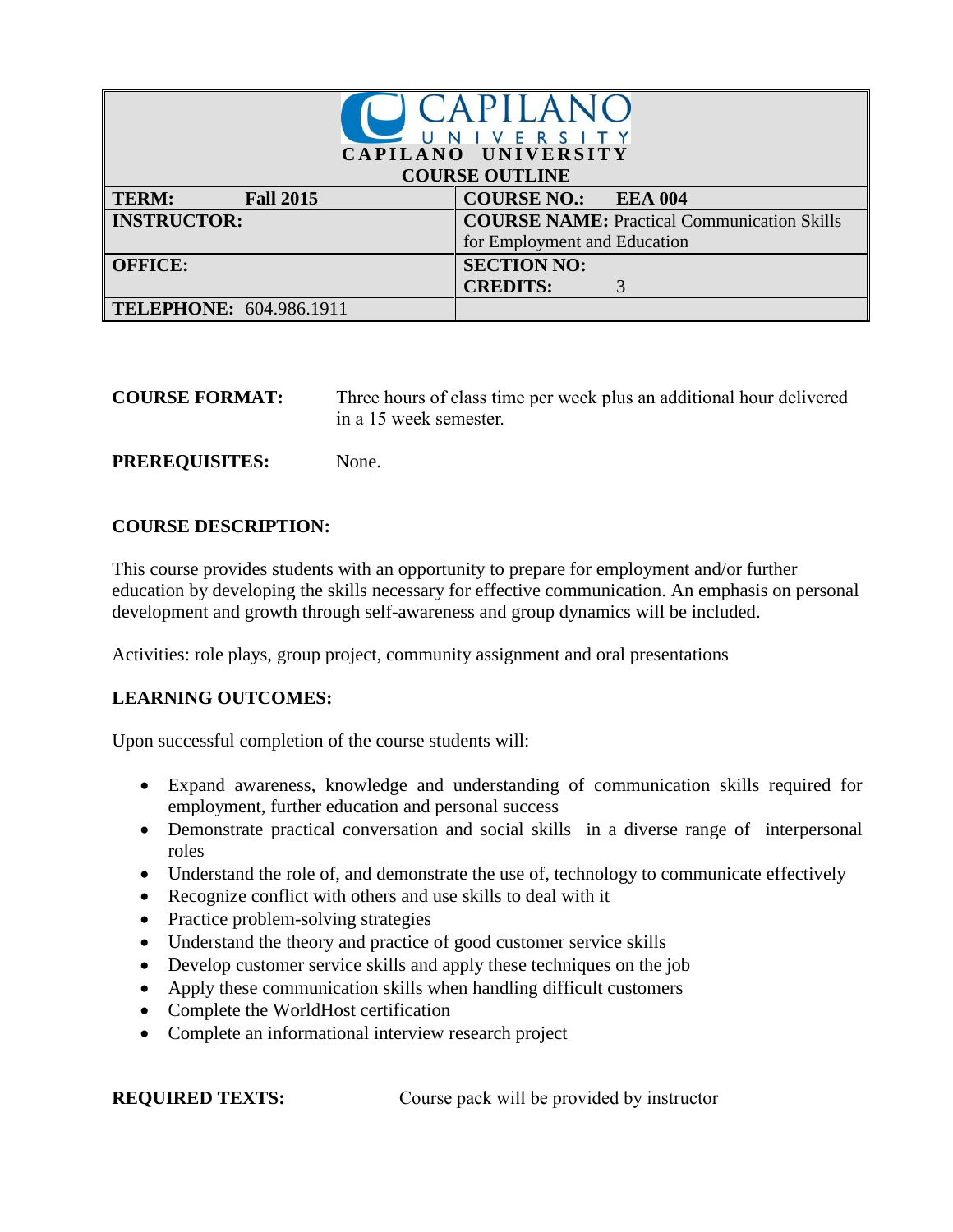| Week           | <b>Content</b>                                                                                                                                                                   |
|----------------|----------------------------------------------------------------------------------------------------------------------------------------------------------------------------------|
| 1              | Overview of the course/discussion of the essential components of communication skills in<br>the workplace, in post-secondary learning and in the community                       |
| $\overline{2}$ | Assessment of current communication skills including first impressions, body language,<br>listening skills, casual vs. formal communication                                      |
| 3              | Understanding of written communications/demonstrations of effective uses of employment<br>related written communications including email, memos, reports as well as social media |
| $\overline{4}$ | Oral presentations                                                                                                                                                               |
| 5              | Understanding the importance of interpersonal communications<br>Demonstrations of effective skills related to team work, leadership and cross-cultural<br>communication skills   |
| 6              | Interpersonal communications con't: focus on conflict management                                                                                                                 |
| 7              | Developing and articulating a personal communication style<br>Non Verbal communication - body language beyond words                                                              |
| 8              | First Impressions - the 30 second greeting                                                                                                                                       |
| 9              | Communication skills used with co-workers, teachers, employers and study groups -<br>paraphrasing and clarifying, T statements                                                   |
| 10             | Introduction of customer service goals - in search of excellence! Community assignment                                                                                           |
| 11             | Customer Service - communicating with customers                                                                                                                                  |
| 12             | Communicating with customers con't. The Difficult Customer                                                                                                                       |
| 13             | <b>WorldHost Certification</b>                                                                                                                                                   |
| 14             | <b>WorldHost Certification</b>                                                                                                                                                   |
| 15             | Final quiz                                                                                                                                                                       |

### **GRADING PROFILE:** Credit or No Credit

To achieve credit for this course students are expected to submit *all*  required assignments and must receive a pass on 80% of their assignments.

## **EVALUATION PROFILE:**

- 10% 4  $4<sup>th</sup>$  hour activities
- 20% Participation
- 10% Community Assignment
- 20% Oral Presentation
- 20% WorldHost certification
- 20% Homework assignments (4 assignments worth 5% each)
- 100% Total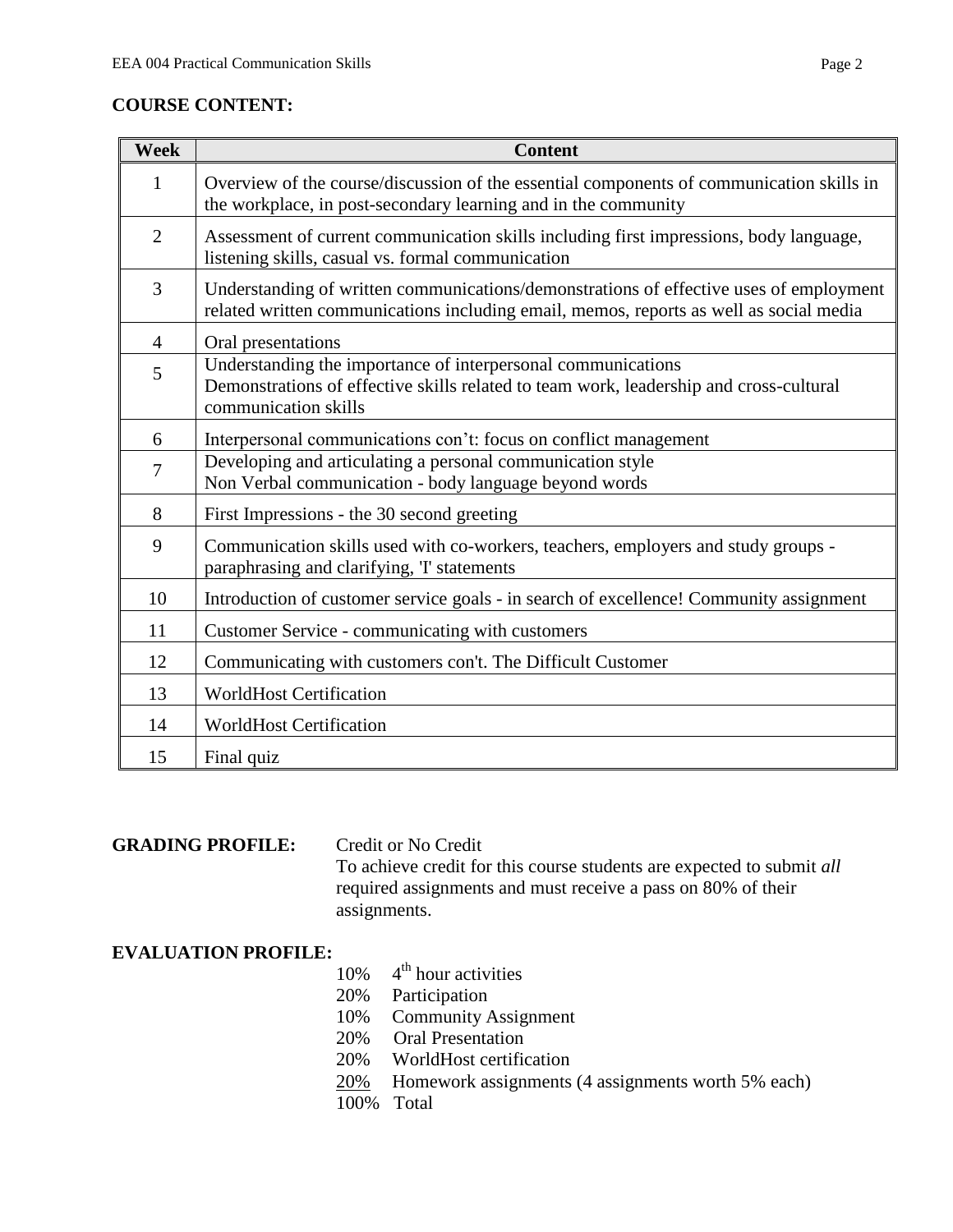# **SUPPLEMENTAL 4TH HOUR ACTIVITY:**

Activities might include: a scheduled tutorial, an on-line activity, a group meeting or some other activity as planned by your instructor.

## **OPERATIONAL DETAILS:**

| <b>Departmental Policies:</b> | The AWE Department has policies addressing Student Behaviour<br>Expectations. All students sign a General Behaviour Expectation<br>Agreement at the start of the program. This agreement clearly defines<br>how to meet the outcomes and the appropriate consequences if these<br>outcomes are not met. This department policy is aligned with<br>University-wide policies.      |
|-------------------------------|----------------------------------------------------------------------------------------------------------------------------------------------------------------------------------------------------------------------------------------------------------------------------------------------------------------------------------------------------------------------------------|
| <b>University Policies:</b>   | Capilano University has policies on Academic Appeals (including<br>appeal of final grades), Student Conduct, Cheating and Plagiarism,<br>Academic Probation and other educational issues. These and other<br>policies are available on the university website.                                                                                                                   |
| <b>Participation:</b>         | Students are encouraged to demonstrate a professional attitude and<br>behavior toward their classroom work, their classmates and their<br>instructors. Reliability, respect for and co-operation with peers will be<br>monitored in the classroom.                                                                                                                               |
| Attendance:                   | Regular attendance is required. If absent or late, students are<br>expected to call their instructor before class starts. For every<br>unexcused class, students will lose one point off of their attendance<br>mark. If a class is missed, it is the student's responsibility to find out<br>what work has been missed and complete by the next class.                          |
| <b>Missed Exams:</b>          | No formalized exams.                                                                                                                                                                                                                                                                                                                                                             |
| Late Assignments:             | Due dates for papers and assignments will be announced in class. All<br>papers and assignments must be submitted directly to the instructor at<br>the beginning of the class. Late papers or graded assignments will be<br>penalized 5% per day for up to one week late. After one week, late<br>assignments or papers will be accepted only under exceptional<br>circumstances. |
| <b>Cheating/Plagiarism:</b>   | The AWE department adheres to the definition of cheating and<br>plagiarism found in the Study Policy Handbook which will be<br>reviewed in class with all students.                                                                                                                                                                                                              |
| <b>Incomplete Grades:</b>     | No grades of "I" will be given in this course.                                                                                                                                                                                                                                                                                                                                   |